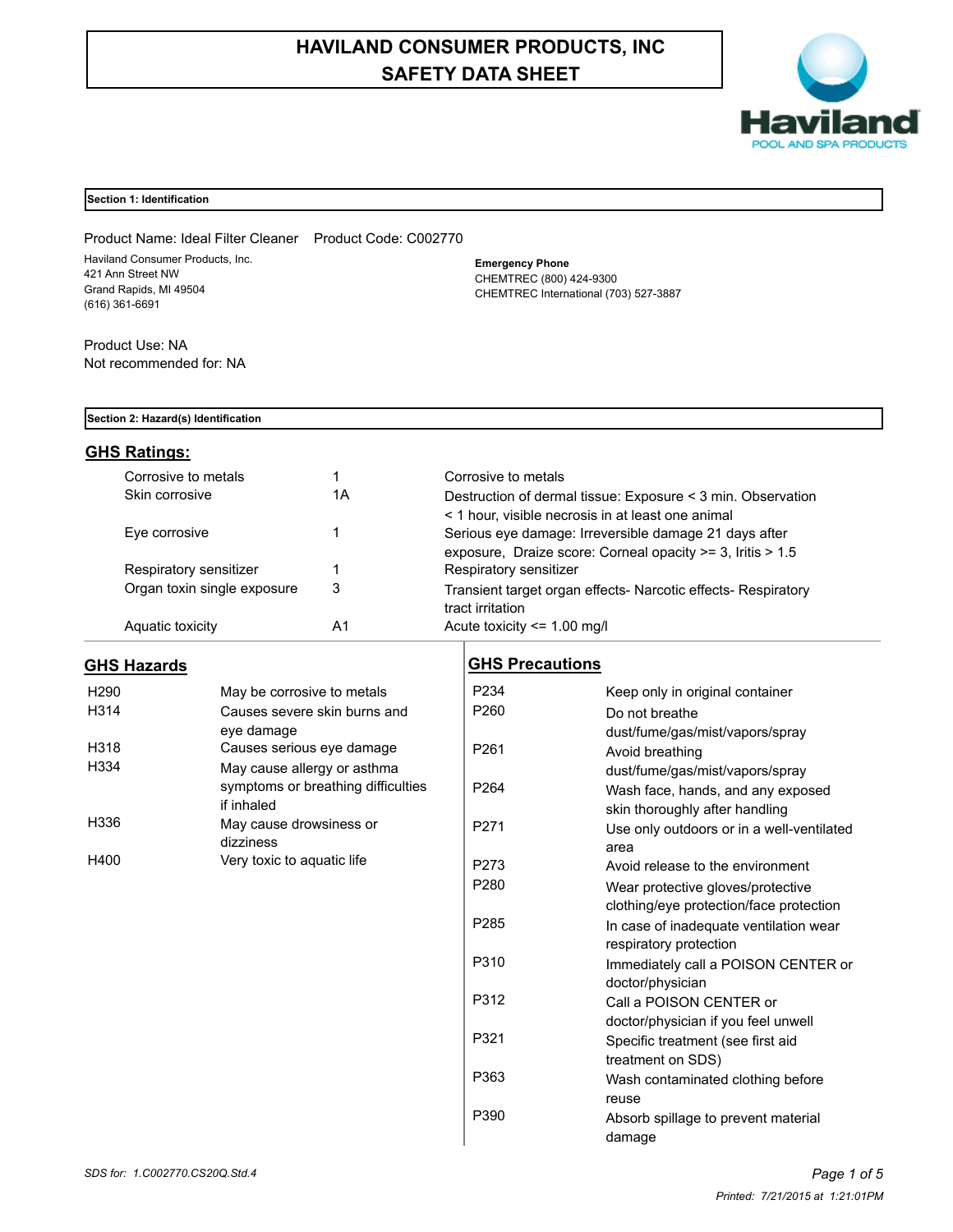| P391             | Collect spillage                                                         |
|------------------|--------------------------------------------------------------------------|
| P301+P330+P33    | IF SWALLOWED: Rinse mouth, Do                                            |
| 1                | NOT induce vomiting                                                      |
| P303+P361+P35    | IF ON SKIN (or hair): Remove/Take off                                    |
| 3                | immediately all contaminated clothing.                                   |
|                  | Rinse skin with water/shower                                             |
| P304+P340        | IF INHAI FD: Remove victim to fresh air                                  |
|                  | and keep at rest in a position                                           |
|                  | comfortable for breathing                                                |
| P304+P341        | IF INHALED: If breathing is difficult,                                   |
|                  | remove victim to fresh air and keep at                                   |
|                  | rest in a position comfortable for                                       |
|                  | breathing                                                                |
| P305+P351+P33    | IF IN EYES: Rinse cautiously with                                        |
| 8                | water for several minutes. Remove                                        |
|                  | contact lenses if present and easy to                                    |
| P342+P311        | do - continue rinsing                                                    |
|                  | If experiencing respiratory symptoms                                     |
|                  | call a POISON CENTER or                                                  |
| P405             | doctor/physician                                                         |
| P406             | Store locked up                                                          |
|                  | Store in a corrosive resistant container<br>with a resistant inner liner |
| P403+P233        |                                                                          |
|                  | Store in a well ventilated place. Keep                                   |
| P <sub>501</sub> | container tightly closed                                                 |
|                  | Dispose of contents/container in<br>accordance with                      |
|                  | local/regional/national/international                                    |
|                  | regulations                                                              |
|                  |                                                                          |

**Danger**



| Section 3: Composition/Information on Ingredients |                             |                              |                                          |  |
|---------------------------------------------------|-----------------------------|------------------------------|------------------------------------------|--|
| Chemical Name / CAS No.                           | <b>OSHA Exposure Limits</b> | <b>ACGIH Exposure Limits</b> | <b>Other Exposure Limits</b>             |  |
| Phosphoric acid<br>17664-38-2<br>10 to 20%        | 1 mg/m3 TWA                 | 3 mg/m3 STEL<br>1 mg/m3 TWA  | NIOSH: 1 mg/m3 TWA<br>3 mg/m3 STEL       |  |
| Hydrogen chloride<br>7647-01-0<br>1 to 5%         |                             | 2 ppm Ceiling                | NIOSH: 5 ppm Ceiling;<br>7 mg/m3 Ceiling |  |
| <b>Trade Secret</b><br>1 to 5%                    |                             |                              |                                          |  |

#### **Section 4: First-aid Measures**

#### **Inhalation**

Rescuers should put on appropriate protective gear. Remove from area of exposure. If not breathing,

give artificial respiration. If breathing is difficult, give oxygen. Keep victim warm. Get immediate medical attention. To prevent aspiration, keep head below knees.

#### **Eye Contact**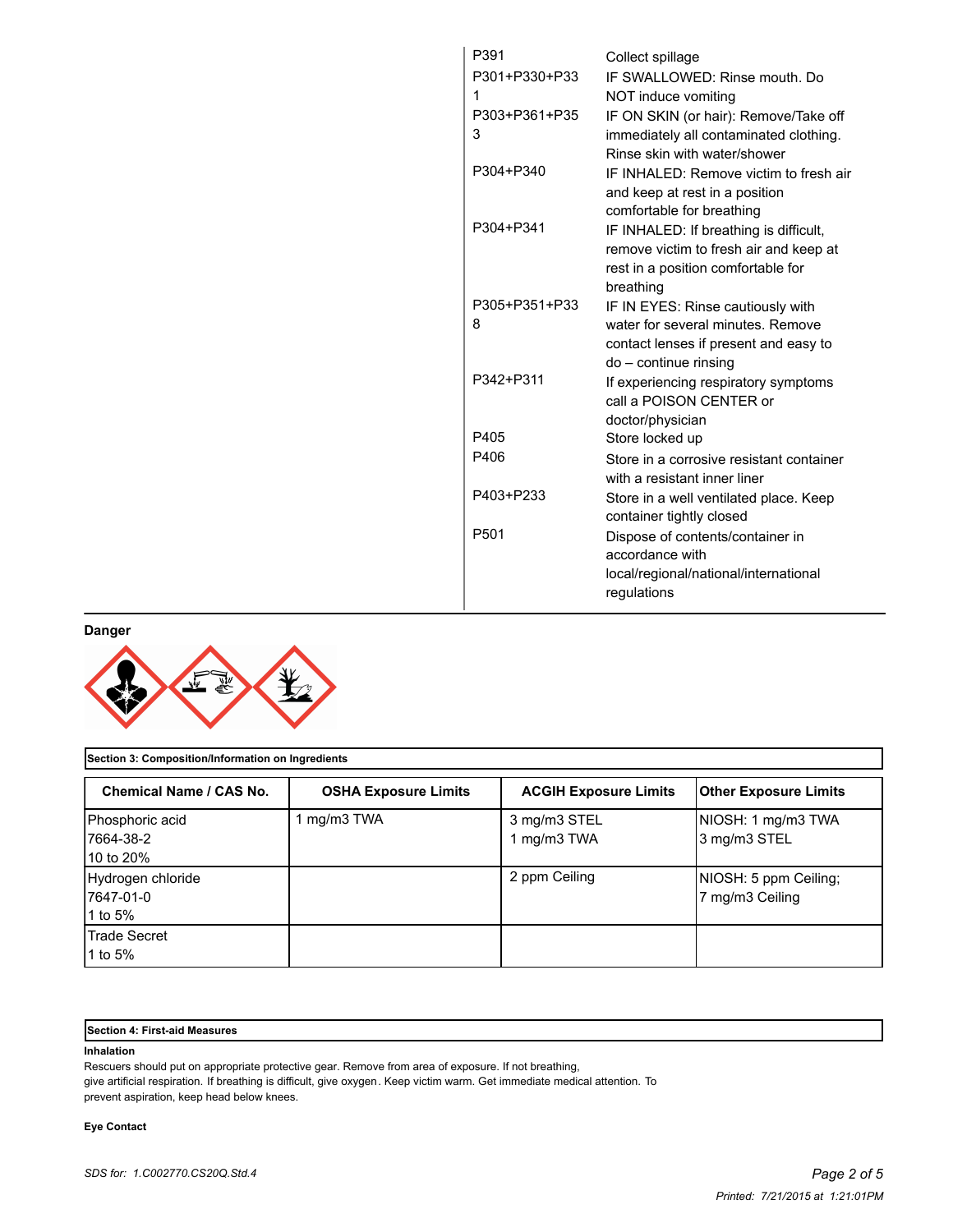Immediately flush eyes with water. Flush eyes with water for a minimum of 15 minutes, occasionally lifting and lowering upper lids. Get medical attention promptly. **Skin Contact**

Remove contaminated clothing. Wash skin with soap and water. Get medical attention. Wash clothing separately and clean shoes before reuse.

#### **Ingestion**

If swallowed, do NOT induce vomiting. Give victim a glass of water. Call a physician or poison control center immediately. Never give anything by mouth to an unconscious person.

#### **Section 5: Fire-fighting Measures**

LEL: UEL:

#### **Extinguishing Media**

### **Specific Hazards Arising from the Chemical**

None known

**Special Protective Equipment and Precautions for Firefighters Special Information**: As in any fire, wear self-contained breathing apparatus pressure-demand (MSHA/NIOSH approved or equivalent) and full protective gear.

#### **Section 6: Accidental Release Measures**

**Spill and Leak Procedures**

#### **Section 7: Handling and Storage**

#### **Handling Procedures**

Use with adequate ventilation. Avoid breathing dusts, mists, and vapors. Do not get in eyes, on skin, or on clothing. Wear eye protection and protective clothing. Wash thoroughly after handling.

STORAGE: Keep away from heat, sparks, and flame. Store containers in a cool, well ventilated place. Keep container closed when not in use. Protect from direct s

| Section 8: Exposure Control/Personal Protection |                             |                              |                                          |
|-------------------------------------------------|-----------------------------|------------------------------|------------------------------------------|
| <b>Chemical Name / CAS No.</b>                  | <b>OSHA Exposure Limits</b> | <b>ACGIH Exposure Limits</b> | <b>Other Exposure Limits</b>             |
| Phosphoric acid<br>17664-38-2                   | mg/m3 TWA                   | 3 mg/m3 STEL<br>1 mg/m3 TWA  | NIOSH: 1 mg/m3 TWA<br>3 mg/m3 STEL       |
| Hydrogen chloride<br>7647-01-0                  |                             | 2 ppm Ceiling                | NIOSH: 5 ppm Ceiling; 7<br>mg/m3 Ceiling |
| l Trade Secret<br>IN/A                          |                             |                              |                                          |

**RESPIRATORY PROTECTION:** A respiratory protection program that meets OSHA 1910.134 and ANSI Z88.2 requirements must be followed whenever workplace conditions warrant the use of a respirator.

**SKIN PROTECTION:** Wear impervious protective gloves. Wear protective gear as needed - apron, suit, boots.

**EYE PROTECTION:** Wear safety glasses with side shields (or goggles) and a face shield .

**OTHER PROTECTIVE EQUIPMENT**: Facilities storing or utilizing this material should be equipped with an eyewash facility and a safety shower.

**HYGENIC PRACTICES:** Do not eat, drink, or smoke in areas where this material is used. Avoid breathing vapors. Remove contaminated clothing and wash before reuse. Wash thoroughly after handling. Wash hands before eating.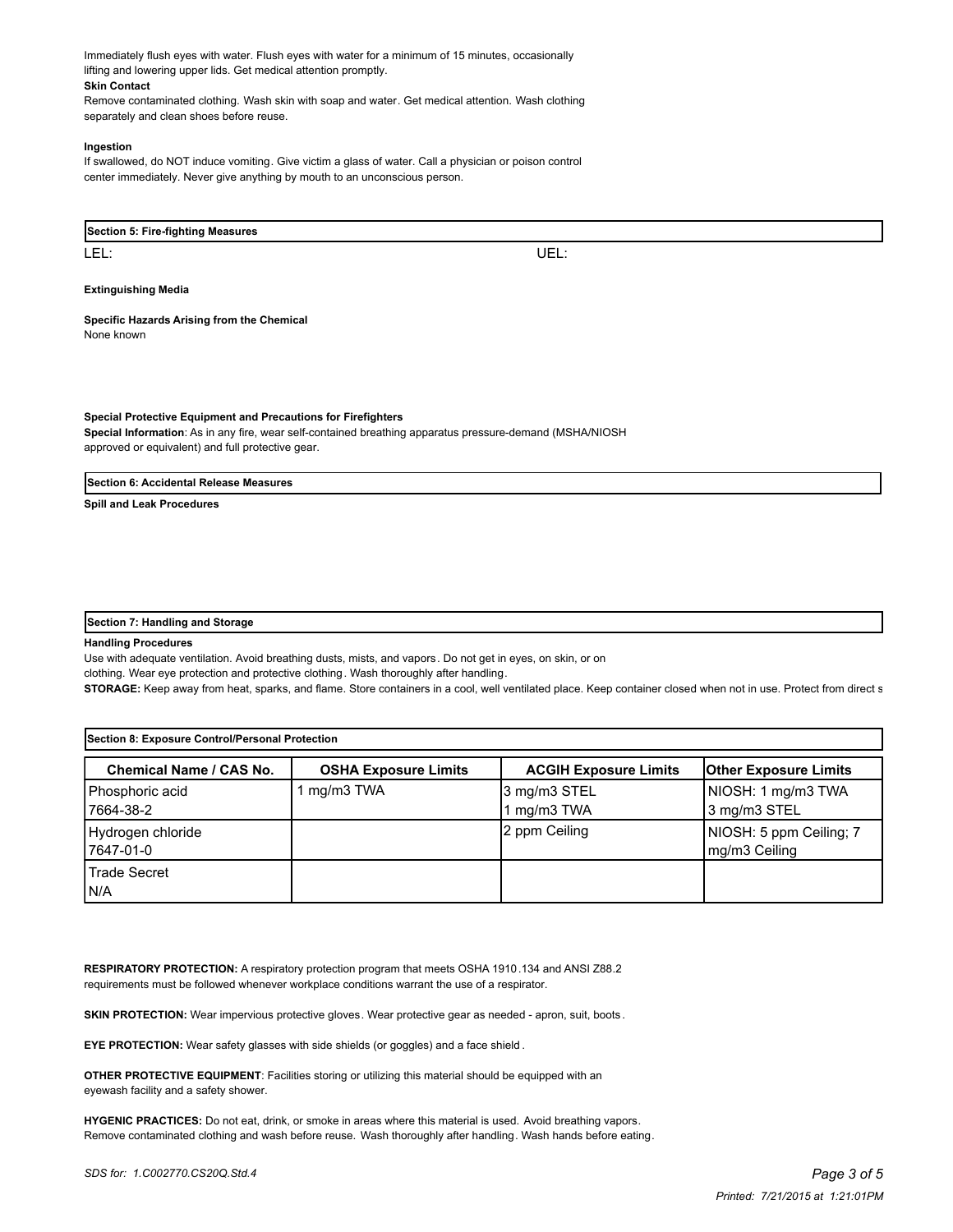|                                          | Appearance: Clear, blue liqu |
|------------------------------------------|------------------------------|
| Vapor Pressure: Unknown                  |                              |
| Vapor Density: Unknown                   |                              |
| <b>Density: Unknown</b>                  |                              |
| Freezing point: Unknown                  |                              |
| <b>Boiling range: Unknown</b>            |                              |
| Evaporation rate: Unknown                |                              |
| <b>Explosive Limits: Unknown</b>         |                              |
| <b>Autoignition temperature: Unknown</b> |                              |
| <b>Viscosity: Unknown</b>                |                              |
|                                          |                              |

**A Apple 2018 Apple 2018 Contracts Codor:** Unknown **Vapor Pressure:** Unknown **Odor threshold:** Unknown **Vapor Density:** Unknown **pH:** Unknown **Melting point: Unknown Solubility: Complete Flash point: Unknown Flammability:** Unknown **Specific Gravity** 1.13 **Autoignition temperature:** Unknown **Decomposition temperature:** Unknown **Viscosity:** Unknown **Grams VOC less water:** Unknown

**Section 10: Stability and Reactivity** 

**Chemical Stability:** STABLE **Incompatibile Materials** 

**Conditions to Avoid**

**Hazardous Decomposition Products**

**Hazardous Polymerization**

Hazardous polymerization will not occur. **Section 11: Toxicology Information**

## **Mixture Toxicity**

Oral Toxicity LD50: 3,248mg/kg Inhalation Toxicity LC50: 40mg/L

**Routes of Entry:** Inhalation Ingestion Skin contact Eye contact

**Target Organs Eyes Skin Respiratory System Effects of Overexposure**

**Section 12: Ecological Information**

### **Component Ecotoxicity**